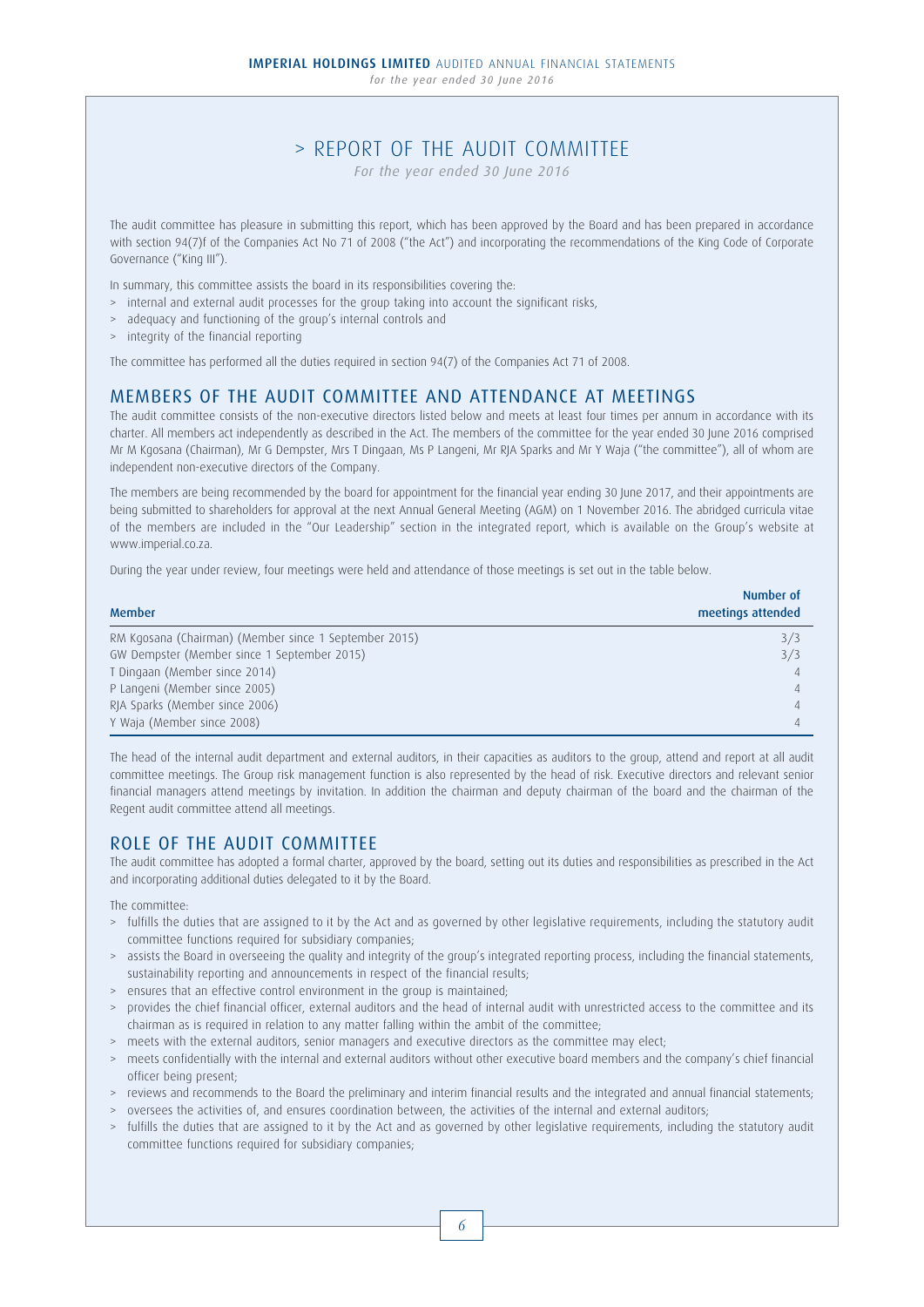- > receives and deals with any complaints concerning accounting practices, internal audit or the content and audit of its financial statements or related matters;
- > conducts annual reviews of the audit committee's work and terms of reference; and
- > Assesses the performance and effectiveness of the audit committee and its members on a regular basis.

# FINANCE RISK REVIEW COMMITTEES ("FRRC")

Due to the size and diverse nature of the group, the audit committee has established divisional FRRC's which perform the functions of the audit committee at the divisions. These FRRC's are chaired by an independent person and report to the group audit committee.

## EXECUTION OF FUNCTIONS DURING THE YEAR

The committee is satisfied that, for the 2016 financial year, it has performed all the functions required to be performed by an audit committee as set out in the Act and the committee's terms of reference.

The audit committee discharged its functions in terms of the charter and ascribed to it in terms of the Act during the year under review as follows:

## External audit

The Committee among other matters:

- > nominated Deloitte & Touche and Mr. A Mackie as the external auditor and designated auditor respectively to shareholders for appointment as auditor for the financial year ending 30 June 2016, and ensured that the appointment complied with all applicable legal and regulatory requirements for the appointment of an auditor;
- > nominated the external auditor and the independent auditor for each material subsidiary company for re-appointment;
- > reviewed the audit effectiveness and evaluated the external auditor's internal quality control procedures;
- > obtained an annual confirmation from the auditor that their independence was not impaired;
- > maintained a policy setting out the categories of non-audit services that the external auditor may and may not provide, split between permitted, permissible and prohibited services;
- > approved non-audit services with Deloitte & Touche in accordance with its policy;
- > approved the external audit engagement letter, the plan and the budgeted audit fees payable to the external auditor;
- > obtained assurances from the external auditor that adequate accounting records were being maintained by the company and its material subsidiaries;
- > considered whether any reportable irregularities were identified and reported by the external auditor in terms of the Auditing Profession Act, No. 26 of 2005; and
- > considered any reported control weaknesses, management's response for their improvement and assessed their impact on the general control environment.

The committee is satisfied that Deloitte & Touche is independent of the group after taking the following factors into account:

- > representations made by Deloitte & Touche to the committee;
- > the auditor does not, except as external auditor or in rendering permitted non-audit services, receive any remuneration or other benefits from the company;
- > the auditors' independence was not impaired by any consultancy, advisory or other work undertaken by the auditor;
- > the auditors' independence was not prejudiced as a result of any previous appointment as auditor; and
- > the criteria specified for independence by the Independent Regulatory Board for Auditors and international regulatory bodies.

## Internal audit

The audit committee:

- > reviewed and approved the internal audit charter and annual audit plan and evaluated the independence, effectiveness and performance of the internal audit department and compliance with its charter;
- > considered the reports of the internal auditor on the group's systems of internal control including financial controls, business risk management and maintenance of effective internal control systems;
- > received assurance that proper and adequate accounting records were maintained and that the systems safeguarded the assets against unauthorised use or disposal thereof; and
- > reviewed significant issues raised by the internal audit processes and the adequacy of corrective action in response to significant internal audit findings.

The head of internal audit reports functionally to the chair of the committee and administratively to the chief financial officer.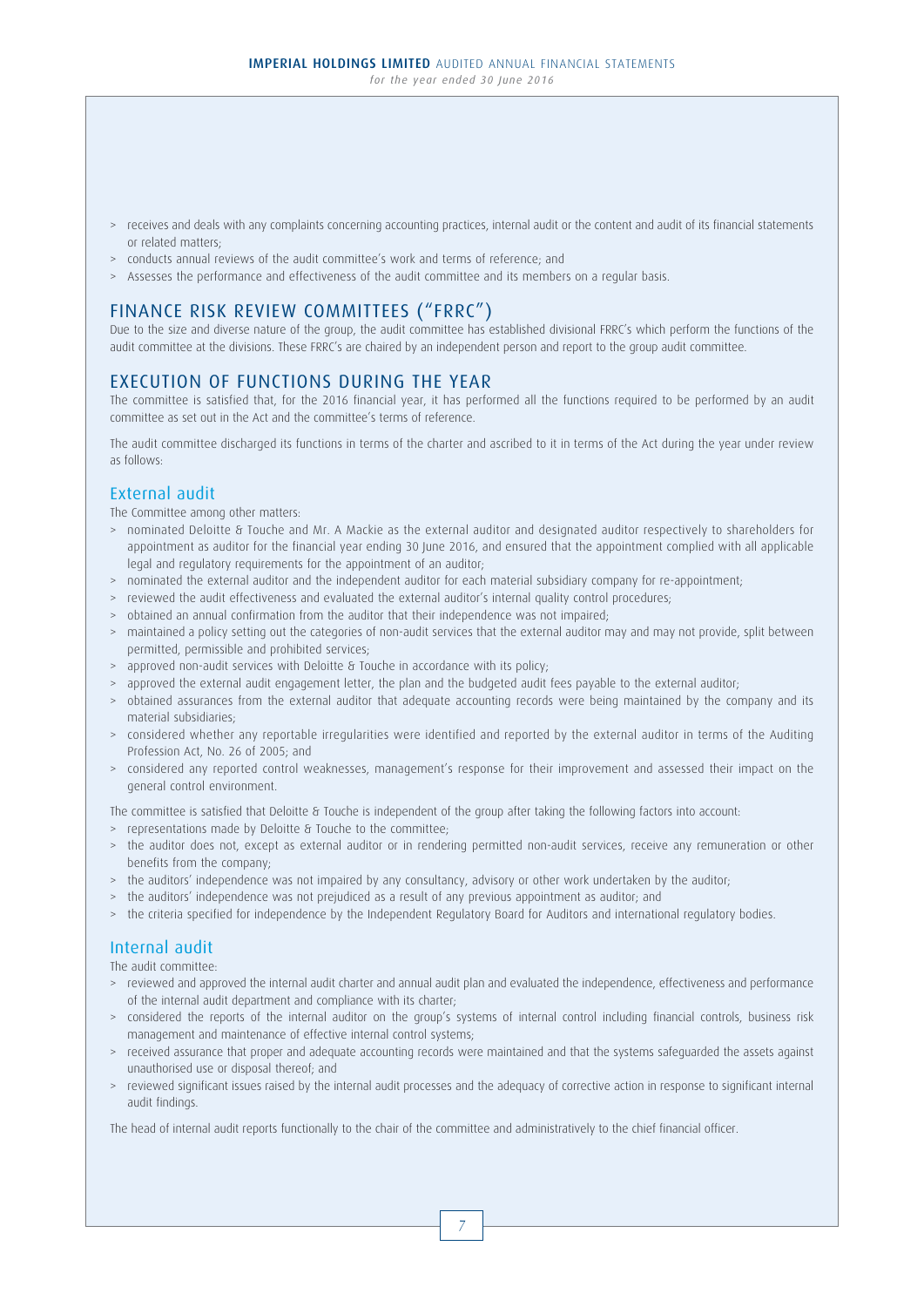# > REPORT OF THE AUDIT COMMITTEE

*For the year ended 30 June 2016 – Continued*

## Adequacy and functioning of the group's internal controls

The committee reviewed the plans and work outputs of the external and internal auditors and concluded that these were adequate to address all significant financial risks facing the business.

As noted above, it also reviewed the reporting around the adequacy of the internal controls and based on this concluded that there had been no material breakdowns in internal control, including financial controls, business risk management and the maintenance of effective material control systems.

## Financial reporting

The audit committee ensures that the financial reporting to stakeholders fairly presents the state of affairs of the Group. This covers the annual financial statements, integrated report, interim and preliminary reports.

The committee among other matters:

- > confirmed the going concern as the basis of preparation of the interim and annual financial statements;
- > reviewed compliance with the financial conditions of loan covenants and determined that the capital of the company was adequate; > examined and reviewed the preliminary and interim reports and the integrated and annual financial statements, as well as all financial
- other information disclosed prior to the submission to the board for their approval and then for disclosure to stakeholders;
- > ensured that the annual financial statements fairly present the financial position of the company and of the group as at the end of the financial year and the results of operations and cash flows for the financial year and considered the basis on which the company and the group was determined to be a going concern;
- > considered the appropriateness of the accounting policies adopted and changes thereto;
- > reviewed the external auditor's audit report and key audit matters included;
- > reviewed the representation letter relating to the annual financial statements which was signed by management;
- > considered any problems identified and reviewed any significant legal and tax matters that could have a material impact on the financial statements; and
- > considered accounting treatments, significant unusual transactions and accounting judgments.

## Significant areas of judgement

In arriving at the figures disclosed in the financial statements there are many areas where judgement is needed. These are outlined in note 1.28 to the annual financial statements. The audit committee has considered the quantum of the assets and liabilities on the statement of financial position and other items that require significant judgement and decided to expand on the following:

- > Inventories
- > Trade receivables
- > Land, buildings and leasehold improvements
- > Goodwill and intangible assets
- > Tax
- > Discontinued operations
- > Maintenance and warranty contracts
- > Put option liabilities

In making its assessment in each of the above areas the FRRC's and the audit committee examined the external auditors report and questioned senior management in arriving at their conclusions.

#### Inventories

The major risks relating to this asset are the physical verification and valuation thereof being at the lower of cost and net realisable value. The group has adopted a strict process to count inventory on a regular basis and to follow up on any discrepancies to the accounting records. There were no material adjustments during the year.

The valuation of the inventory is assessed in relation to its anticipated realisable value and the necessary impairments raised. The necessary impairments raised were largely relating to used vehicles and certain imported vehicles where the imported cost due to the depreciation of the Rand was above the anticipated selling price.

The FRRC's and audit committee considers the carrying value of inventory to be fairly stated. Refer to note 12 in the consolidated annual financial statements for the amounts.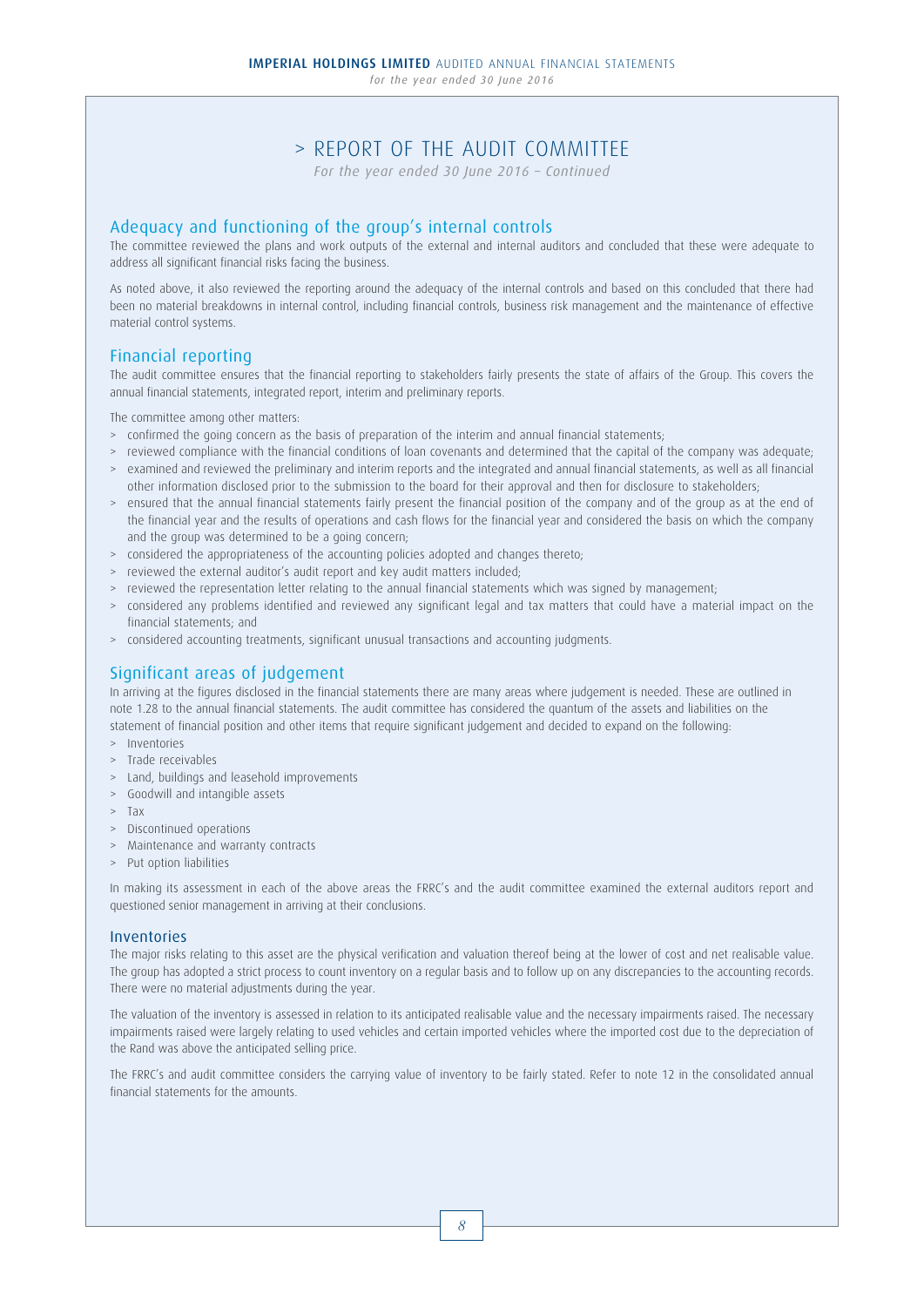### Trade receivables

The major risk relating to this asset is credit risk. Credit extension assessment processes are the responsibility of management. The audit committee has assessed that these are adequate and has examined the aging of the group's trade receivables. Based on the aging and management's judgement of the receivable's collectability, a provision for doubtful debts is raised.

The FRRC's and audit committee considers the carrying value of trade receivables to be fairly stated. Refer to note 38.1.5 in the consolidated annual financial statements.

#### Land, buildings and leasehold improvements

These assets need to be assessed annually for their residual value, useful lives and impairment. Buildings have estimated useful lives of up to 20 years. To arrive at the residual value of a building in today's values, the usage of the building and its forecasted residual value at the end of its useful life needs to be assessed and then this amount is present valued. This requires the use of capitalisation rates and discount factors with a high level of judgement.

To further advance the review, the group has a process of valuing its property portfolio to assess for impairments. All properties will be valued over a five year cycle. The valuation was done by an internal expert using the income approach method.

There were no material impairments during the year. The FRRC's and the audit committee considered the carrying values to be fairly stated. Refer to notes 6 and 28 in the consolidated annual financial statements.

#### Goodwill and intangible assets

Goodwill and other indeterminate useful life intangible assets are assessed annually for impairment. The key assumptions used are cash flow projections, growth rates and discount rates applied. The cash flow projections are approved by senior management. The discount rates are established by an independent expert taking into account the geographic and other risk factors relating to the particular cash generating unit being assessed. The audit committee considered the impairment tests noting the assumptions used, their sensitivities and the head room.

FRRC's and the audit committee agreed with the impairment of the goodwill and intangible assets and that the carrying value of the goodwill is fairly stated. Refer to notes 4 and 29 in the annual financial statements for further details.

#### Tax

The Group operates in different jurisdictions with complex tax legislation requiring judgements in recognising tax liabilities. There are also judgements needed in recognising deferred tax assets.

The FRRC's and audit committee questioned management on the computation and tax risks relating to the group. Where appropriate, the audit committee also considers the opinions of the group's independent tax advisors. The audit committee considers the probability of the recovery of significant deferred tax assets, based on forecasts prepared by management.

No major tax issues arose during the year.

The effective tax rate of 27.7% was up compared to 25.8% in the prior year mainly due to higher impairment of goodwill and other intangible assets which are not tax deductable. The tax rate benefitted from prior year over provisions.

Refer to notes 1.28, 8 and 31 in the consolidated annual financial statements for further details.

#### Maintenance and warranty contracts

This liability is required to cover contractual costs of maintenance and warranty work to be carried out in the future. The adequacy of this amount is actuarially determined by forecasted burn rates which are affected by exchange rates, inflation and incident levels. These require a high level of judgement.

Independent actuarial experts are used to determine the inputs needed resulting in the revenue recognition and the final liability. The FRRC in this area is chaired by an independent actuary to strengthen the review process.

The audit committee considers the assumptions supporting the liability to be reasonable and the carrying value to be fair. Refer to notes 1.28 and 22 for further details.

#### Put option liabilities

This liability arises when new acquisitions have contractual obligations enabling non-controlling interest shareholders to put their shares back to the group at an agreed price. The initial recognition of this amount is debited directly to equity with subsequent movements to the liability recognised in the statement of profit or loss.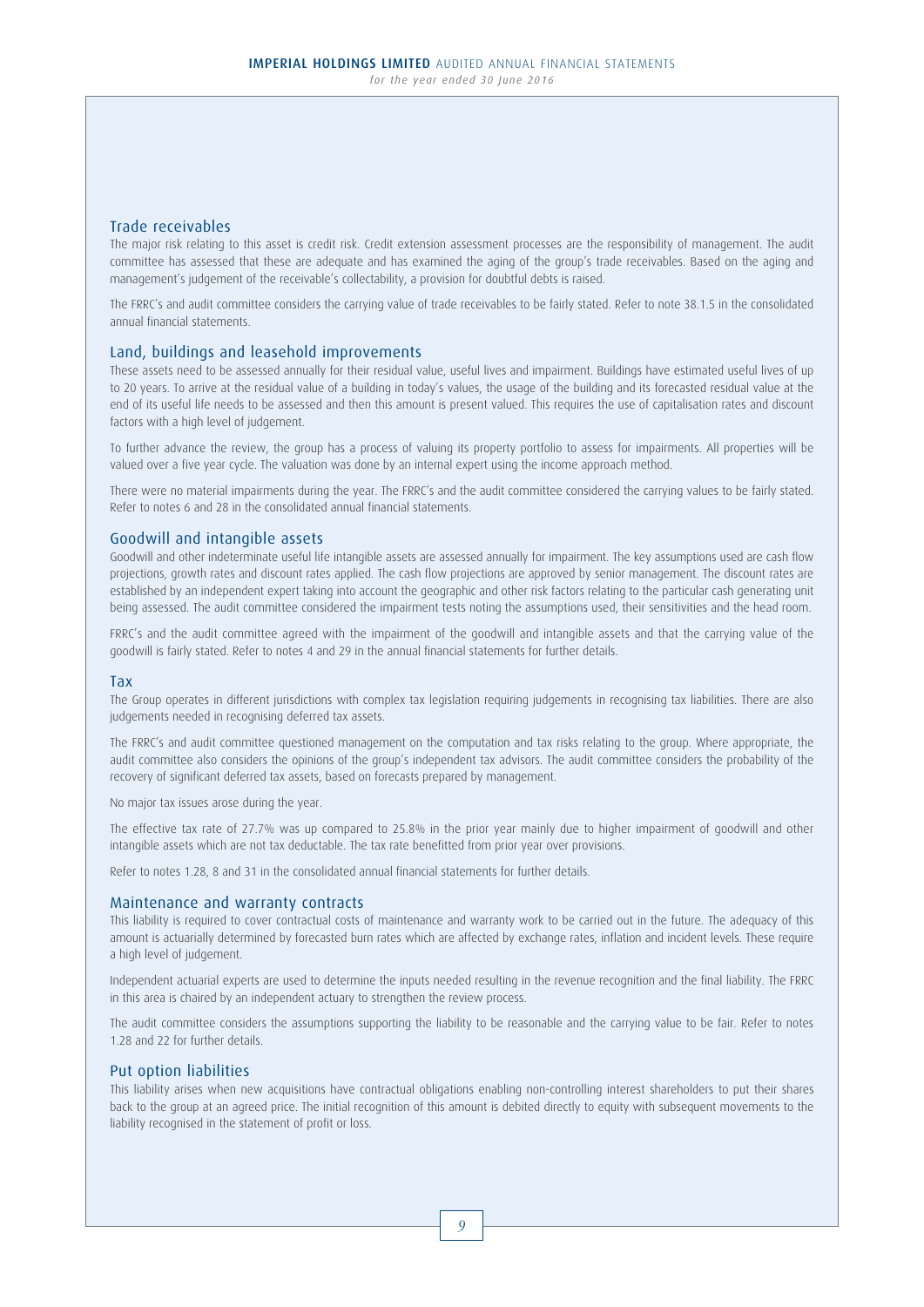# > REPORT OF THE AUDIT COMMITTEE

*For the year ended 30 June 2016 – Continued*

In arriving at the liability the future earnings need to be assessed and discounted back to calculate the present value. This requires a high level of judgement.

The FRRC chairman for this area questioned management on the inputs and considers that they resulted in a liability that fairly presents the obligation to be settled. The audit committee considers that the carrying value is fairly reflected. Refer to notes 1.28, 23, 38.2.2 and the statement of changes in equity for further details.

#### Discontinued operation

The sale of the Regent Group is regarded as highly probable in terms of the accounting standards. The sale will only be confirmed once the regulatory approvals have been completed.

As a result the statement of profit and loss has been split between continuing and discontinued operations, and on the statement of financial position Regent's assets are included under 'Assets of discontinued operations' and its liabilities under 'Liabilities of discontinued operations'. The net assets held for sale are required to be held at the lower of its carrying value and net realisable value. Our assessment is that there is no need for impairment.

The audit committee agrees with the classification of the Regent Group as a discontinued operation and the disclosures made.

Refer to note 15 for further details.

#### Quality of earnings

The reconciliation of the attributable profits to headline and core earnings is outlined in note 32.

There were no other material once off income or expense items that affected the operating profit.

# Risk management and information technology ("IT") governance

#### The committee:

- > reviewed the group's policies on risk assessment and risk management, including fraud risks and IT risks as they pertain to financial reporting and the going concern assessment, and found them to be sound; and
- > considered the relevant findings and recommendations of the risk committee.

### Legal and regulatory requirements

- To the extent that these may have an impact on the annual financial statements, the committee:
- > reviewed legal matters that could have a material impact on the group;
- > reviewed the adequacy and effectiveness of the group's procedures, including its risk management framework, to ensure compliance with legal and regulatory responsibilities;
- > monitored complaints received via the group's whistleblowing service; and
- > considered reports provided by management, internal audit and the external auditors regarding compliance with legal and regulatory requirements.

## Expertise and experience of chief financial officer and the finance function

As required by 3.84(h) of the JSE Limited Listings Requirements, the audit committee has satisfied itself that the chief financial officer, Mr OS Arbee, has the appropriate expertise and experience. In addition, the committee satisfied itself that the composition, experience and skills set of the finance function met the group's requirements.

### Subsidiary companies

The functions of the committee are also performed for each subsidiary company of Imperial Holdings Limited that has not appointed an audit committee, on the basis that the committee delegates the performance of such functions to sub-committees referred to as finance and risk review committees. Divisional finance and risk review committees have been constituted and these committees report significant issues to the group audit committee. Each divisional finance and risk review committee is chaired by an independent chairman with no operational role in the divisions.